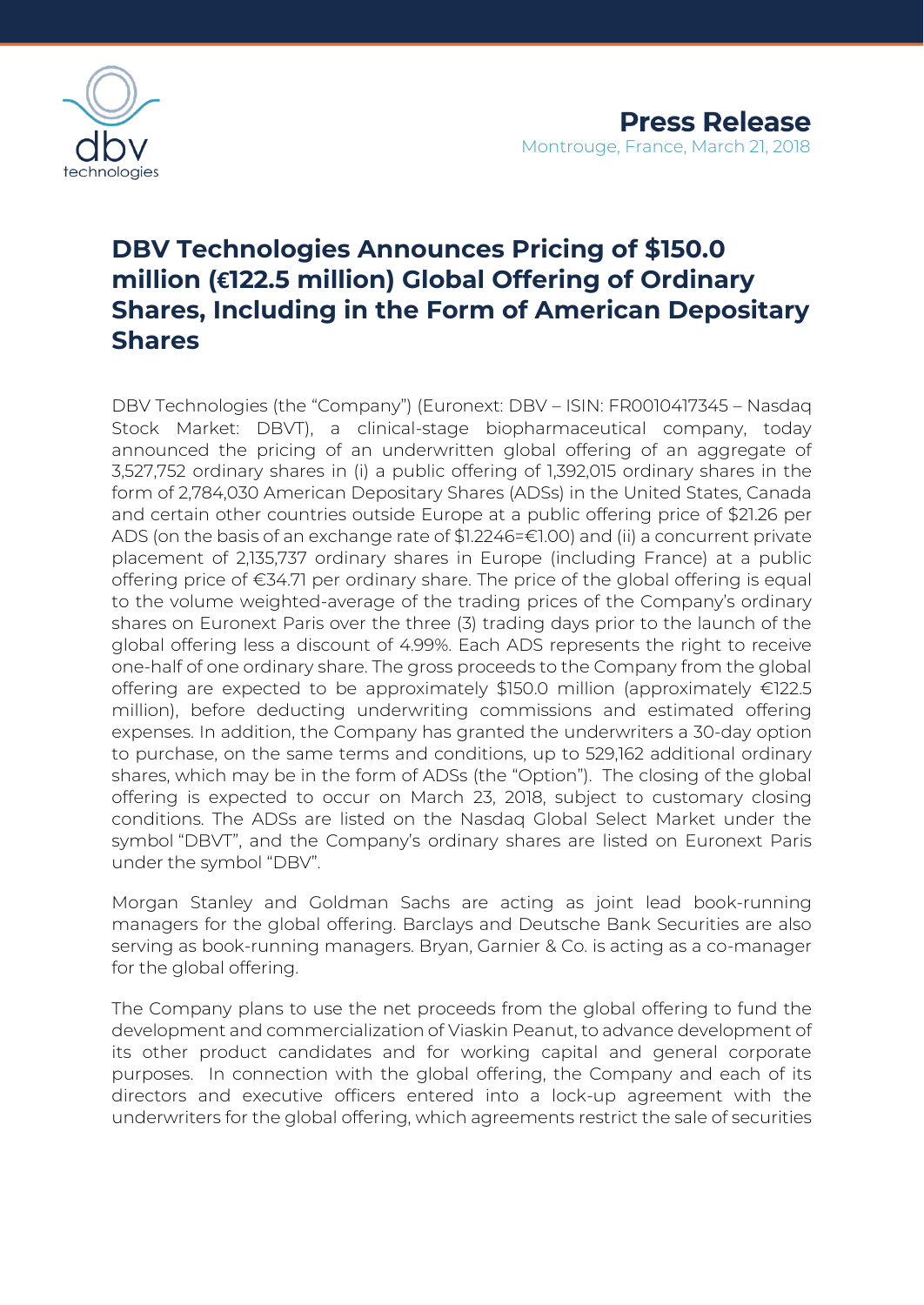

of the Company for a period of 90 days following the completion of the global offering, subject to customary exceptions. On an illustrative basis, a holder of 1% of the Company's share capital outstanding before the completion of the global offering would hold 0.88% of the Company's share capital outstanding after the completion of the global offering, assuming no exercise of the underwriters' option to purchase additional ordinary shares and that such holder did not participate in the global offering.

The Option may be exercised at any time in whole or in part upon notice by the underwriters to the Company, which notice may be given at any time on or prior to April 19, 2018. In connection with the global offering, the underwriters may over-allot the securities or effect transactions with a view to supporting, stabilizing or maintaining the market price of the securities at a level higher than the one which might otherwise prevail in the open market. However, there is no assurance that the stabilizing manager will take any stabilization action and any stabilization action, if begun, may be ended at any time without prior notice. Any stabilization action or over-allotment shall be carried out in accordance with all applicable rules and regulations and may be undertaken on the regulated market of Euronext Paris and/or the Nasdaq Global Select Market.

A registration statement on Form F-3 relating to the securities to be issued in the global offering was filed with the Securities and Exchange Commission and became automatically effective on July 27, 2016. The public offering will be made only by means of a written prospectus and prospectus supplement that form a part of the registration statement. A final prospectus supplement and accompanying prospectus relating to and describing the terms of the offering will be filed with the Securities and Exchange Commission and will be available on the Securities and Exchange Commission's website at www.sec.gov. When available, copies of the final prospectus supplement and accompanying prospectus may also be obtained for free from: Morgan Stanley & Co. LLC, 180 Varick Street, 2nd Floor, New York, New York 10014, United States, Attention: Prospectus Department; Goldman Sachs, Attention: Prospectus Department, 200 West Street, New York, NY 10282, via telephone: 1-866-471-2526, facsimile: 212-902-9316 or via email: [prospectusgroup](mailto:prospectusgroup-ny@ny.email.gs.com)[ny@ny.email.gs.com;](mailto:prospectusgroup-ny@ny.email.gs.com) Barclays Capital Inc., c/o Broadridge Financial Solutions, 1155 Long Island Avenue, Edgewood, New York 11717, by phone at 1-888-603-5847 or by e-mail at: **barclaysprospectus@broadridge.com**; or Deutsche Bank Securities: 60 Wall Street, New York, New York 10005-2836, Attention: Prospectus Group, Telephone: (800) 503-4611, E-mail: [prospectus.cpdg@db.com.](mailto:prospectus.cpdg@db.com)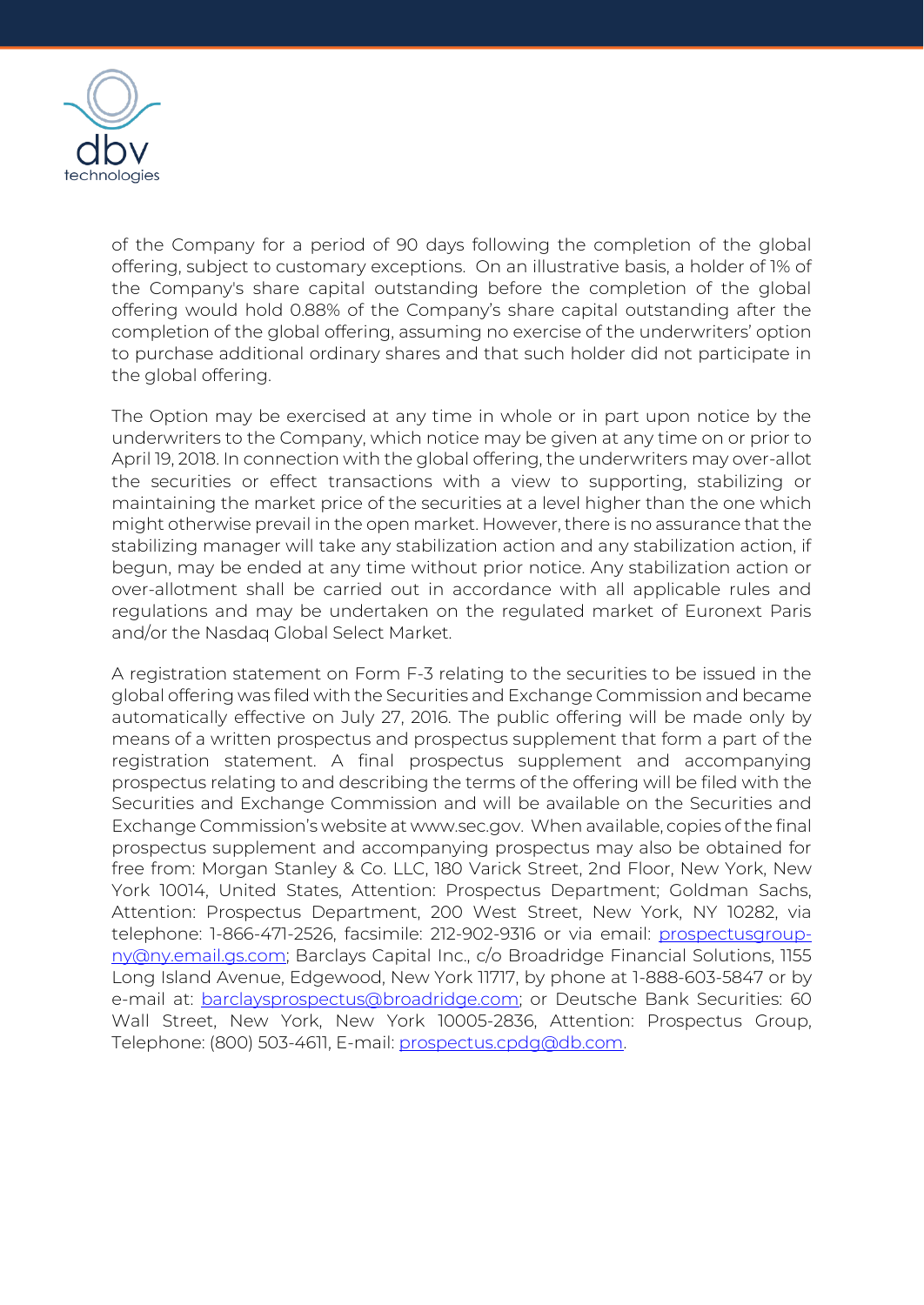

Based on information available to the Company, share capital of the Company prior to, and after, the global offering is the following:

|                                                                                              | Before the Global Offering |                                                        | After the Global Offering and before<br>exercise of the Option |                                                        |
|----------------------------------------------------------------------------------------------|----------------------------|--------------------------------------------------------|----------------------------------------------------------------|--------------------------------------------------------|
|                                                                                              | Number of<br>shares        | % share capital<br>and theoretical<br>% voting rights* | Number of<br>shares                                            | % share capital<br>and theoretical<br>% voting rights* |
| Entities affiliated to Bpifrance<br>Participations SA (Caisse de Dépôts<br>et Consignations) | 1.901,393                  | 7.41%                                                  | 2,486,318                                                      | 8.52%                                                  |
| Baker Bros, Advisors                                                                         | 3,624,089                  | 14.12%                                                 | 4,738,966                                                      | 16.24%                                                 |
| Perceptive Advisors LLC                                                                      | 1,426,772                  | 5.56%                                                  | 1,661,772                                                      | 5.69%                                                  |
| Amundi                                                                                       | 1,291,720                  | 5.03%                                                  | 1,291,720                                                      | 4.43%                                                  |
| DEERFIELD Management<br>Company LP                                                           | 1,283,529                  | 5.00%                                                  | 1,346,029                                                      | 4.61%                                                  |
| Treasury                                                                                     | 10,499                     | 0.04%                                                  | 10,499                                                         | 0.04%                                                  |
| <b>Public Float</b>                                                                          | 14,785,788                 | 57.62%                                                 | 16,287,443                                                     | 55.80%                                                 |
| Management                                                                                   | 1,337,648                  | 5.21%                                                  | 1,366,443                                                      | 4.68%                                                  |
| Total                                                                                        | 25,661,438                 | 100.00%                                                | 29,189,190                                                     | 100.00%                                                |

\* Considering the low percentage of treasury shares deprived of voting rights, there is no significant discrepancy between the theoretical percentage of voting rights and the actual percentage of voting rights.

As previously announced, entities affiliated with Baker Bros. Advisors LP, existing shareholders of the company, have agreed to purchase an aggregate of approximately \$47.4 million of ordinary shares, representing approximately 31.6% of the global offering. Entities affiliated to Bpifrance Participations S.A (Caisse de Dépôts et Consignations), existing shareholders of the company, have agreed to purchase an aggregate of approximately \$24.9 million of ordinary shares, representing approximately 16.6% of the global offering. Pierre-Henri Benhamou, the Company's chief executive officer, has agreed to purchase approximately \$1.2 million of ordinary shares, representing approximately 0.8% of the global offering.

**\* \* \***

## **About DBV Technologies**

DBV Technologies is developing Viaskin®, a proprietary technology platform with broad potential applications in immunotherapy. Viaskin is based on epicutaneous immunotherapy, or EPIT®, DBV's method of delivering biologically active compounds to the immune system through intact skin. With this new class of self-administered and non-invasive product candidates, the Company is dedicated to safely transforming the care of food allergic patients, for whom there are no approved treatments. DBV's food allergies programs include ongoing clinical trials of Viaskin Peanut and Viaskin Milk, and preclinical development of Viaskin Egg. DBV is also pursuing a human proof-of-concept clinical study of Viaskin Milk for the treatment of Eosinophilic Esophagitis, and exploring potential applications of its platform in vaccines and other immune diseases. DBV Technologies has global headquarters in Montrouge, France and New York, NY. The Company's ordinary shares are traded on segment A of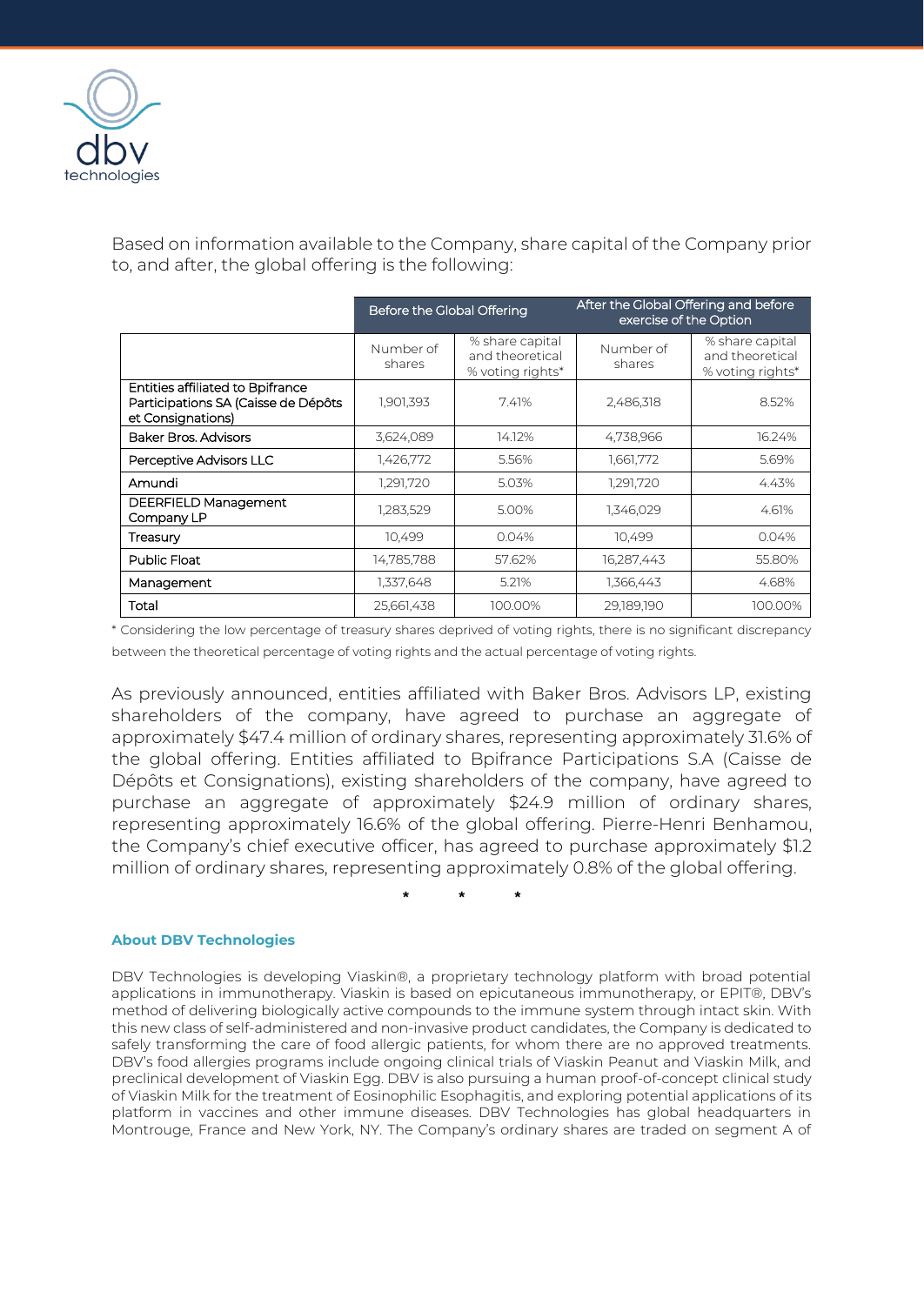

Euronext Paris (Ticker: DBV, ISIN code: FR0010417345), part of the SBF120 index, and the Company's ADSs (each representing one-half of one ordinary share) are traded on the Nasdaq Global Select Market (Ticker: DBVT).

### **Forward Looking Statements**

This press release contains forward-looking statements, including statements about the expected closing of the global offering and the anticipated use of proceeds from the offering. These forwardlooking statements are not promises or guarantees and involve substantial risks and uncertainties. Factors that could cause actual results to differ materially from those described or projected herein include risk associated with market and other financing conditions, risks associated with clinical trials and regulatory reviews and approvals, and risk related to the sufficiency of the Company's existing cash resources and liquidity. A further list and description of these risks, uncertainties and other risks can be found in the Company's regulatory filings with the French Autorité des Marchés Financiers and U.S. Securities and Exchange Commission, including in the Company's Annual Report on Form 20-F for the year ended December 31, 2017. Existing and prospective investors are cautioned not to place undue reliance on these forward-looking statements, which speak only as of the date hereof. The Company undertakes no obligation to update or revise forward-looking statements as a result of new information, future events or circumstances, or otherwise, except as required by law.

## **Contact**

## Sara Blum Sherman

Senior Director, Investor Relations & Strategy +1 212-271-0740 [sara.sherman@dbv-technologies.com](mailto:susanna.mesa@dbv-technologies.com)

### **Disclaimers**

This press release does not constitute an offer to sell nor a solicitation of an offer to buy, nor shall there be any sale of ordinary shares or ADSs in any state or jurisdiction in which such an offer, solicitation or sale would be unlawful prior to registration or qualification under the securities laws of any such state or jurisdiction.

The distribution of this document may, in certain jurisdictions, be restricted by local legislations. Persons into whose possession this document comes are required to inform themselves about and to observe any such potential local restrictions.

No prospectus subject to approval by the French Autorité des Marchés Financiers (AMF) will be filed in connection with the global offering. Copies of the Company's Reference Document, including the risk factors, registered by the AMF on March 16, 2018 under No. D.18-0144 are available for free at the Company's head office located at: 177-,181, avenue Pierre Brossolette – 92120 Montrouge, France, and on the AMF's website at www.amf-france.org.

This document does not constitute an offer to the public in France and the securities referred to in this document can only be offered or sold in France pursuant to article L. 411-2-II of the French Monetary and Financial Code to (i) providers of third party portfolio management investment services, (ii) qualified investors (investisseurs qualifiés) acting for their own account and/or (iii) a limited group of investors (cercle restreint d'investisseurs) acting for their own account, all as defined in and in accordance with articles L. 411-1, L. 411-2 and D. 411-1 to D. 411-4 and D. 754-1 and D. 764-1 of the French Monetary and Financial Code.